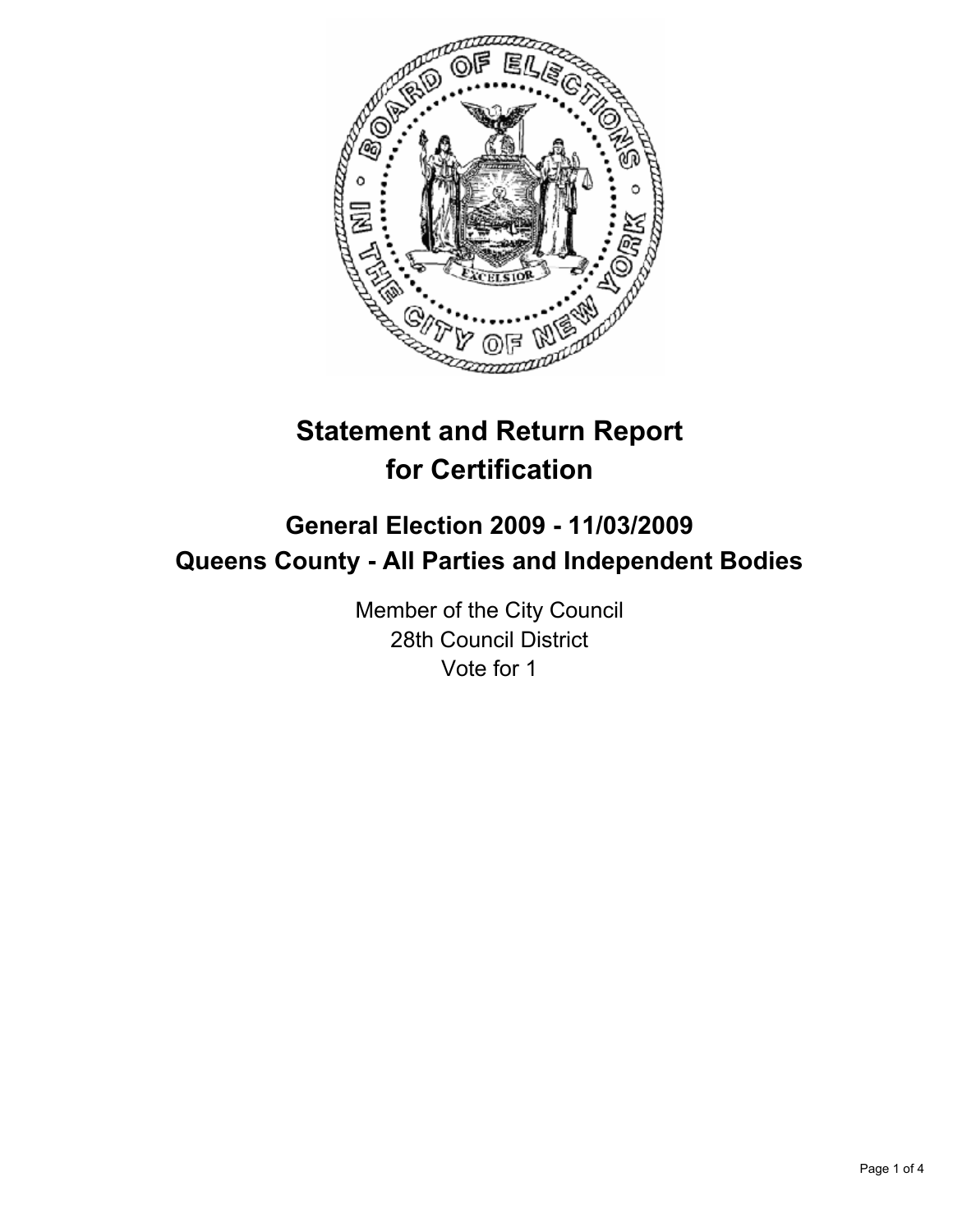

## **Assembly District 25**

| PUBLIC COUNTER                | 624 |
|-------------------------------|-----|
| <b>EMERGENCY</b>              | 16  |
| ABSENTEE/MILITARY             | 4   |
| AFFIDAVIT                     | 13  |
| <b>Total Ballots</b>          | 657 |
| THOMAS WHITE JR. (DEMOCRATIC) | 352 |
| RUBEN WILLS (CONSERVATIVE)    | 49  |
| <b>Total Votes</b>            | 401 |
| Unrecorded                    | 256 |

## **Assembly District 27**

| PUBLIC COUNTER                | 259 |
|-------------------------------|-----|
| <b>EMERGENCY</b>              |     |
| ABSENTEE/MILITARY             | 5   |
| AFFIDAVIT                     |     |
| <b>Total Ballots</b>          | 266 |
| THOMAS WHITE JR. (DEMOCRATIC) | 135 |
| RUBEN WILLS (CONSERVATIVE)    | 28  |
| <b>Total Votes</b>            | 163 |
| Unrecorded                    | 103 |

#### **Assembly District 31**

| PUBLIC COUNTER                | 3,388 |
|-------------------------------|-------|
| <b>EMERGENCY</b>              | 9     |
| ABSENTEE/MILITARY             | 35    |
| <b>AFFIDAVIT</b>              | 43    |
| <b>Total Ballots</b>          | 3,475 |
| THOMAS WHITE JR. (DEMOCRATIC) | 2,166 |
| RUBEN WILLS (CONSERVATIVE)    | 164   |
| <b>Total Votes</b>            | 2,330 |
| Unrecorded                    | 1.145 |

#### **Assembly District 32**

| <b>PUBLIC COUNTER</b>         | 11,448 |
|-------------------------------|--------|
| <b>EMERGENCY</b>              | 26     |
| ABSENTEE/MILITARY             | 167    |
| AFFIDAVIT                     | 102    |
| <b>Total Ballots</b>          | 11,743 |
| THOMAS WHITE JR. (DEMOCRATIC) | 7,742  |
| RUBEN WILLS (CONSERVATIVE)    | 1,052  |
| LIN NUNIZ (WRITE-IN)          |        |
| MIREILLE LEROY (WRITE-IN)     | 2      |
| <b>Total Votes</b>            | 8,797  |
| Unrecorded                    | 2.946  |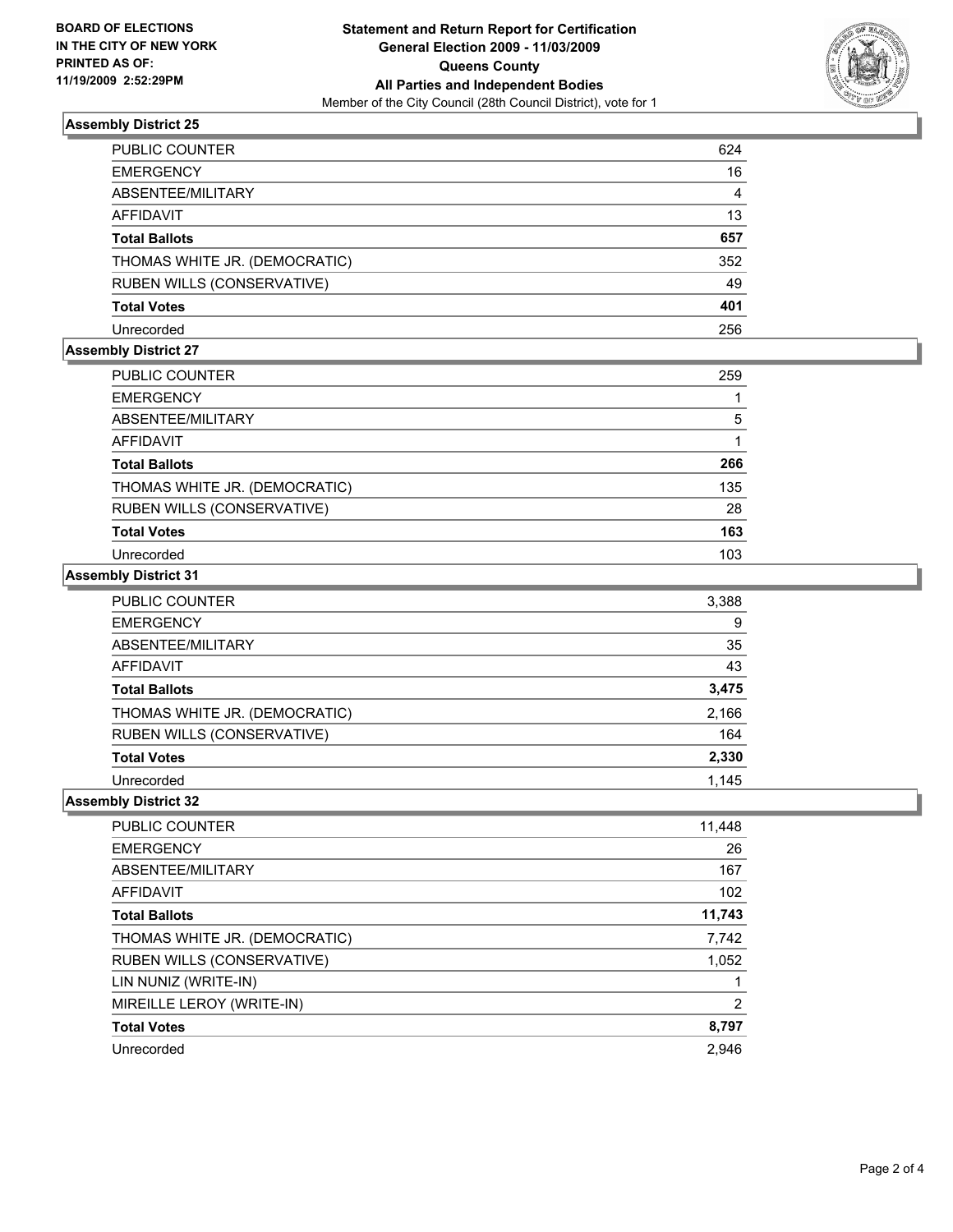

## **Assembly District 38**

| <b>PUBLIC COUNTER</b>         | 727 |
|-------------------------------|-----|
| <b>EMERGENCY</b>              | 0   |
| ABSENTEE/MILITARY             | 8   |
| <b>AFFIDAVIT</b>              | 13  |
| <b>Total Ballots</b>          | 748 |
| THOMAS WHITE JR. (DEMOCRATIC) | 379 |
| RUBEN WILLS (CONSERVATIVE)    | 74  |
| PETER KOO (WRITE-IN)          |     |
| <b>Total Votes</b>            | 454 |
| Unrecorded                    | 294 |